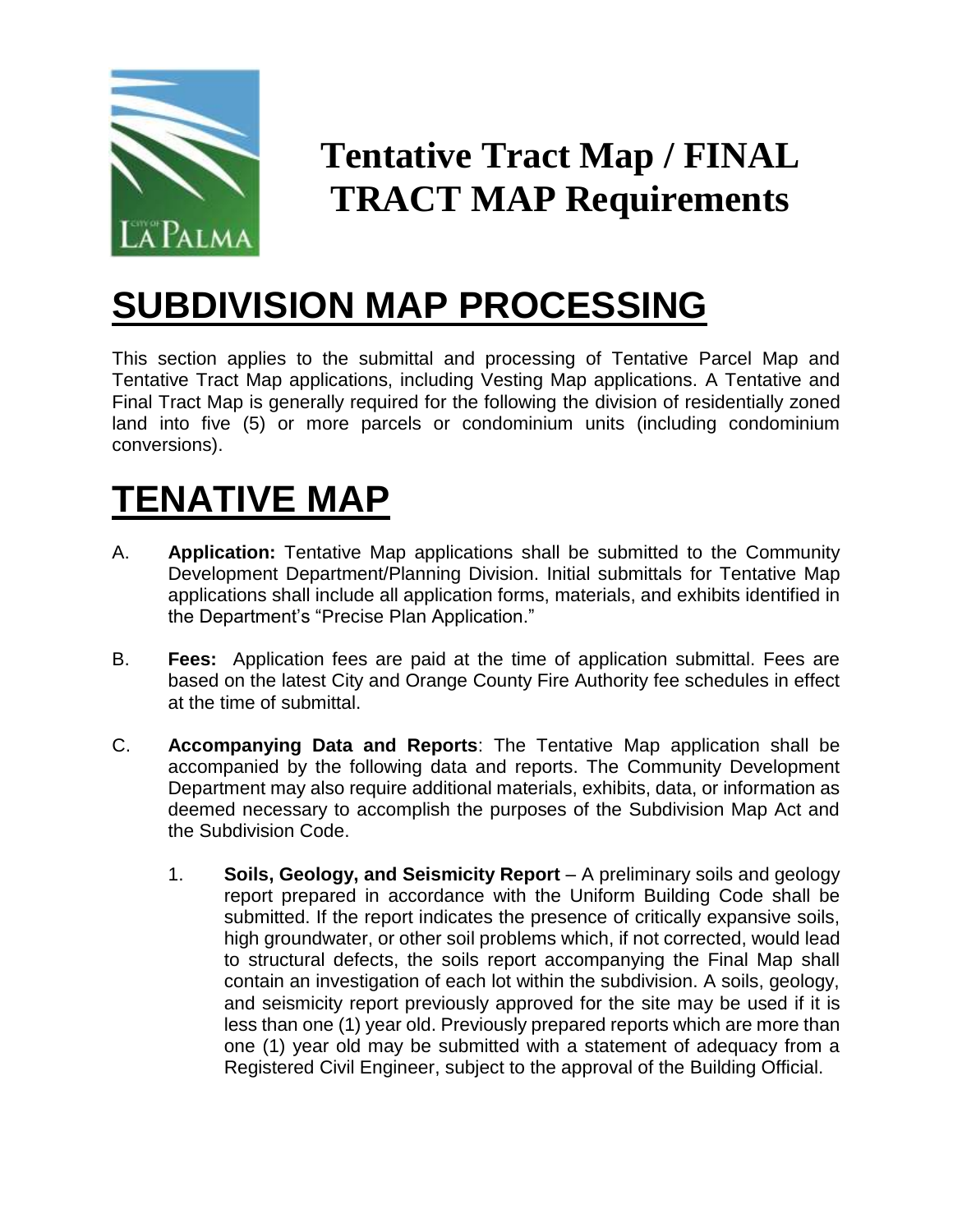2. **Preliminary Title Report** – One or more preliminary title reports covering all parcels affected by the proposed subdivision shall be provided. The report(s) shall be dated within thirty (30) days of the date that the application is submitted. If the processing time exceeds six (6) months, an updated title report shall be provided and shall be updated for every succeeding sixmonth processing time period. Grant deeds or property profiles in lieu of title reports will not be accepted.

## **Tentative Map From & Content**

The Tentative Map shall be prepared in a manner acceptable to the Community Development Department and shall be prepared by a registered civil engineer or licensed land surveyor. The Tentative Map shall be clearly and legibly drawn and shall contain the following information unless waived by the Community Development Director. The Community Development Department may also require additional materials, exhibits, data, or information as deemed necessary to accomplish the purposes of the Subdivision Map Act and City's Subdivision Code.

- A. **Map Size:** The minimum Tentative Map size shall be eighteen (18) inches by twenty-six (26) inches. The maximum Tentative Map size shall be thirty-six (36) inches by forty-eight (48) inches, unless a larger scale is necessary to include all of the map area on one sheet in accordance with the scale requirements in Subsection (B) below.
- B. **Map Scale:** The Tentative Map shall be drawn to an engineer's scale large enough to clearly show the details of the plan thereon. The minimum scale shall be one (1) inch equals fifty (50) feet.
- C. **Graphic and Linear Representation:** Proposed lines and features on the Tentative Map shall be represented as follows:
	- 1. Tract boundary: Heavy, double-width solid line;
	- 2. Proposed streets, lot lines, and City boundaries: Heavy solid line;
	- 3. Existing lot lines: Light solid line;
	- 4. Easements: Light dashed line and labeled as to intended use. Identify if existing or proposed, public or private, and remaining or to be quit claimed;
	- 5. Water lines, sewers, storm drains, etc.: Heavy dashed line and labeled as to intended use. Identify if existing or proposed and remaining or to be removed; and
	- 6. Existing contours: Light dash line with elevations denoted.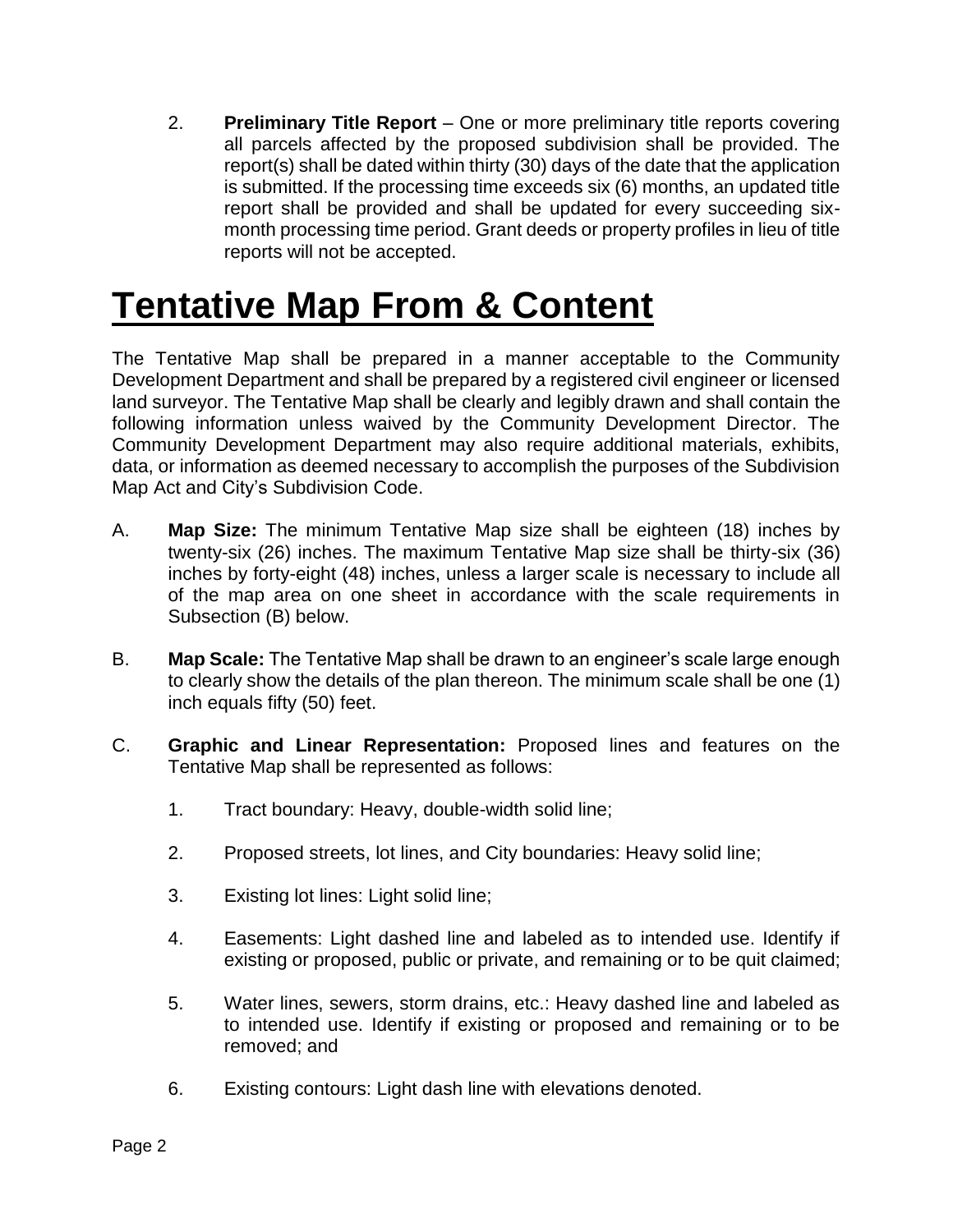- D. **Title Block:** A title block shall be provided and include the following information:
	- 1. A tentative tract number;
	- 2. Names, addresses, and telephone numbers of the property owner or owners of record and the person or firm that proposed the map;
	- 3. Name, address, and telephone number of the registered civil engineer or licensed surveyor (with R.C.E. or L.S. number) who prepared the map; and,
	- 4. Date of Tentative Map preparation.
- E. **Descriptive Information:** The Tentative Map shall include a north arrow, scale, total number of numbered and lettered lots, gross site area, net site area, and contour interval. The gross and net density shall be identified (i.e. dwelling units per acre for residential projects, floor area ratio for commercial/industrial projects).
- F. **Existing Conditions:** The following information shall be shown within the tentative map boundaries and within a minimum of 100 feet (30m) thereof:
	- 1. Locations, names, grades, existing widths of all highways, streets, and roads, and if private designated as such;
	- 2. Location, widths, and type of any sidewalks, curbs and gutter and driveways;
	- 3. Widths and approximate locations of all existing Easements, Tentative Maps, easements, including rights of way, whether public or private, recorded or unrecorded;
	- 4. Location and identification of any existing utilities and drainage facilities.
	- 5. Identification of all buildings or structures as to land use (single-family dwelling, duplex, commercial building, barn, shed, etc);
	- 6. Location of all existing buildings or structures with respect to proposed lot lines;
	- 7. The approximate location of all isolated trees with an average trunk diameter of 4 inches or greater within the boundaries of the tract, and the outlines of groves or orchards;
	- 8. Topography and contours at no more than 5 foot intervals within the total ownership boundaries. Contours shall extend beyond such boundaries a minimum of 100 feet. In addition any predominant ground slopes in the vicinity shall be shown or noted. Contours shall be based on City Bench Marks: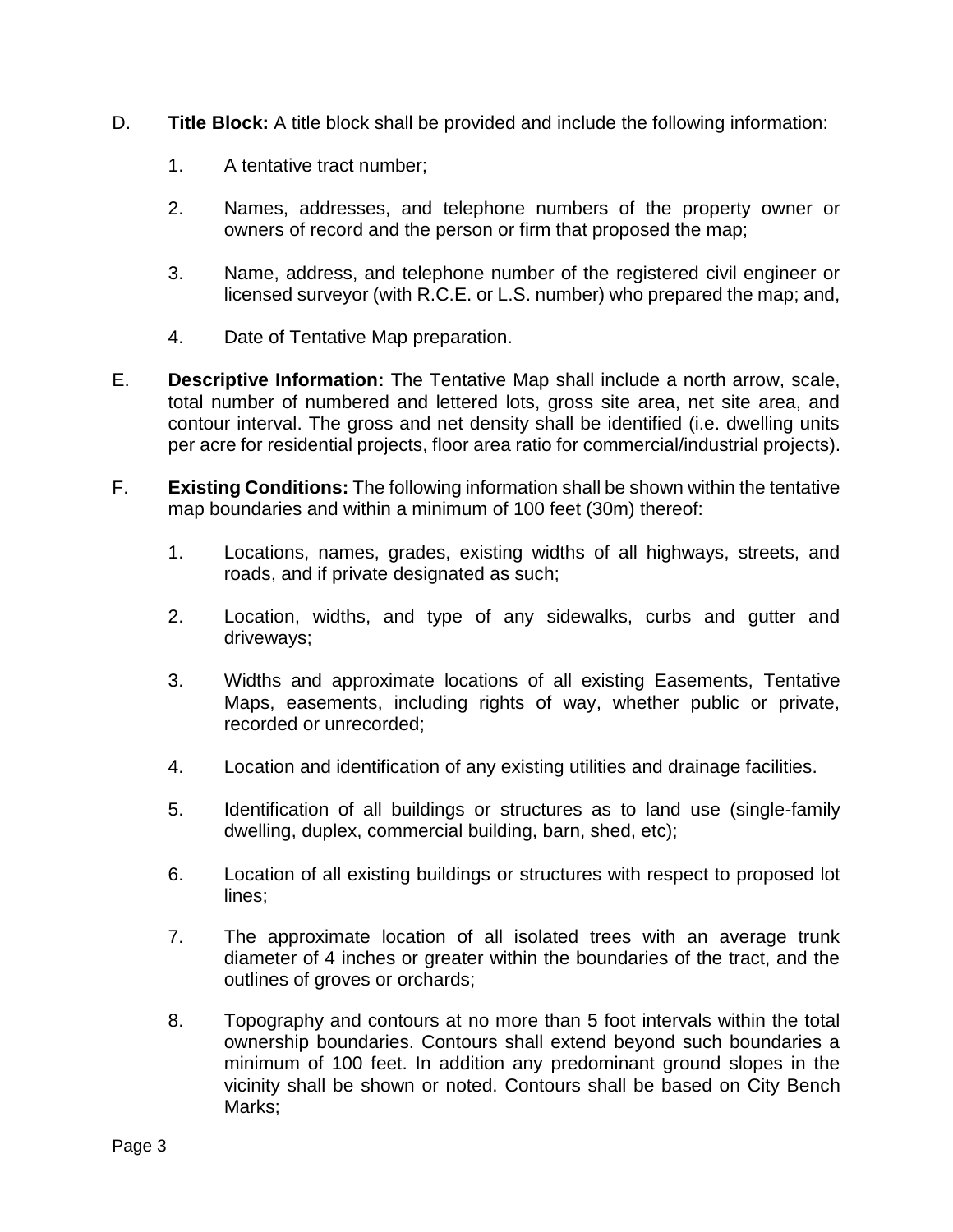- 9. Widths and directions of flow for all watercourses;
- 10. Adjacent lands if owned, leased, or under option to purchase by the owner of the land proposed to be subdivided, or the subdivider. The exclusion of any land from the proposed subdivision shall not create strips or parcels incapable of development, as determined by the Community Development Director; and
- 11. Seismic fault lines.
- G. **Proposed Development:** All proposed improvements shall be clearly identified by means of notes, symbols and/or typical sections including;
	- 1. Locations, grades, and widths of any proposed highways, streets, or roads, and if to be private designated as such;
	- 2. Proposed street or Easements, Tentative Maps, easement dedications;
	- 3. Approved names for all streets within the boundaries of the tentative map;
	- 4. Proposed sidewalks, pavement, curbs and gutter, retaining walls, street lights, and driveways;
	- 5. Location, size, and direction of flow for all sewer facilities and whether public or private;
	- 6. Proposed drainage facilities, direction of surface drainage; and structural best management practices;
	- 7. Any existing structures to be removed or relocated and any proposed buildings;
	- 8. Proposed grading using symbols and criteria per the Grading Ordinance and Standard Drawings of the City of La Palma;
	- 9. Any trees to be removed; and
	- 10. Location, purpose and size of proposed Easements, Tentative Maps, and whether public or private.
- H. **Location and Boundary Delineation:** The following items shall be represented on the Tentative Map:
	- 1. The Tentative Map boundary lines shall be measured to the centerline of any existing abutting local public street or any existing or proposed arterial highway. However, if any portion of the street or highway is not owned in fee by the subdivider, the owner of such street or highway shall be identified on the map, but approval for filing is not required from such owner. The Final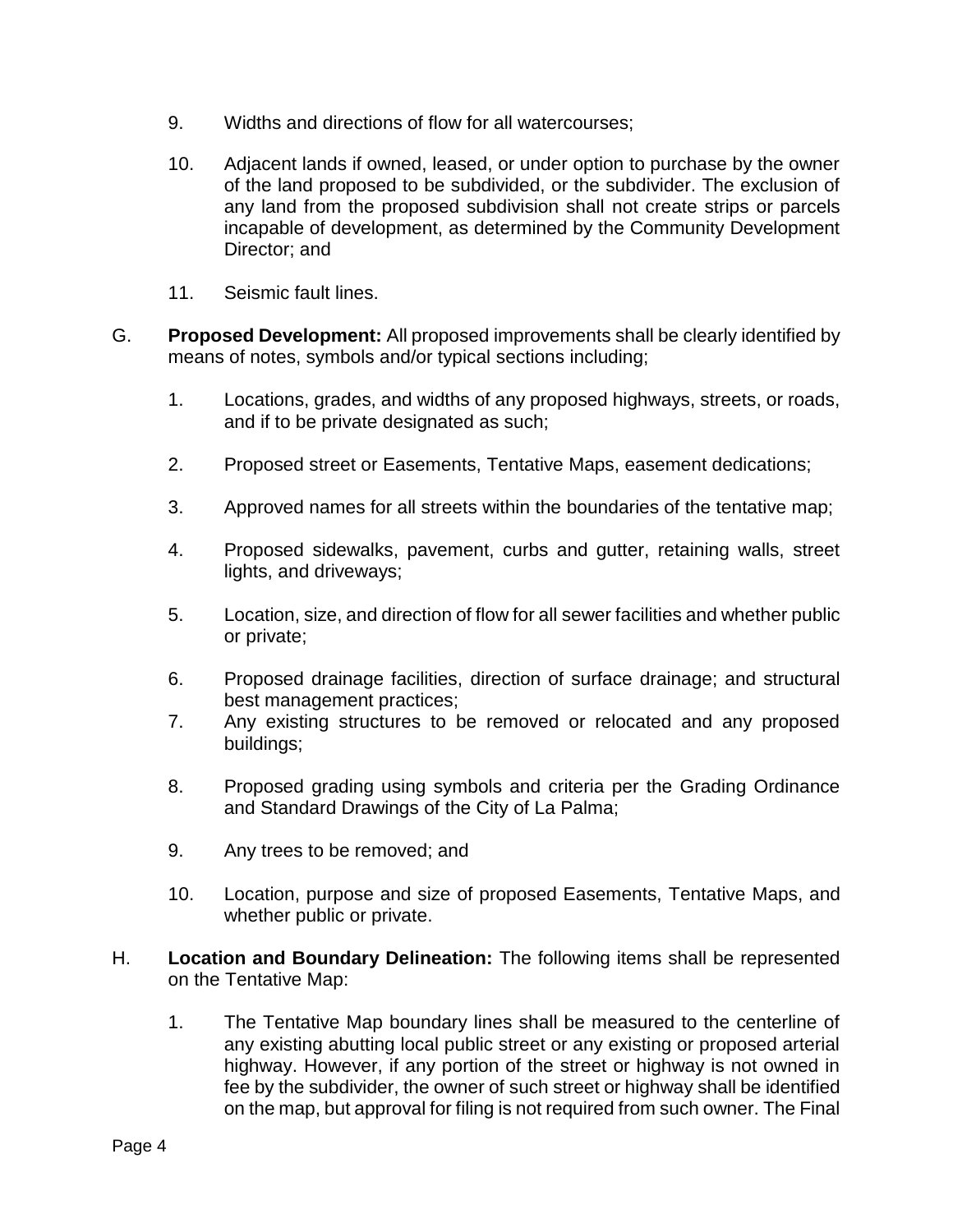Map boundary lines shall be to the limits of fee ownership within such streets or highways which shall be deemed to be in conformance with the Tentative Map;

- 2. The vicinity map showing roads, adjoining subdivisions, towns, creeks, railroads, and other data sufficient to locate the proposed subdivision and show its relation to the community;
- 3. A legal description of the land to be subdivided;
- 4. A description of the Tentative Map boundary in sufficient detail to describe the approximate location of the boundary lines. This description may be shown on a separate sheet accompanying the Tentative Map; and,
- 5. The names and/or numbers of adjacent subdivisions and the names of owners of adjacent unplatted land.
- 6. Delineation of public vs. privately maintained areas.
- I. **Supplemental Information**: The following items shall be represented on the Tentative Map:
	- 1. The approximate lot layout and the approximate dimensions of each lot and each building site. Engineering data shall show the approximate finished grading of each lot, the preliminary design of all grading, the elevation of proposed building pads, the top and toe of cut and fill slopes to scale, the number of each lot, and the elevation of adjacent parcels;
	- 2. A consecutively numbered lot number of each proposed building site with the highest number circled;
	- 3. An alphabetical identification for each parcel not proposed as a building site and a summary table identifying each lettered lot with an explanation as to its intended use, ownership, and maintenance responsibility;
	- 4. The width and approximate locations of all existing and proposed easements or rights-of-way, whether public or private, for roads, drainage, sewers, or flood control, slope maintenance, or recreation purposes;
	- 5. The locations, widths, and approximate grade of all existing and proposed street and highway improvements including street intersections, medians, driveways and alleys, curbs and gutters, sidewalks, and pavement edges within the proposed tract. Said locations may be shown either in plan or by reference to a cross-section shown on the Tentative Map;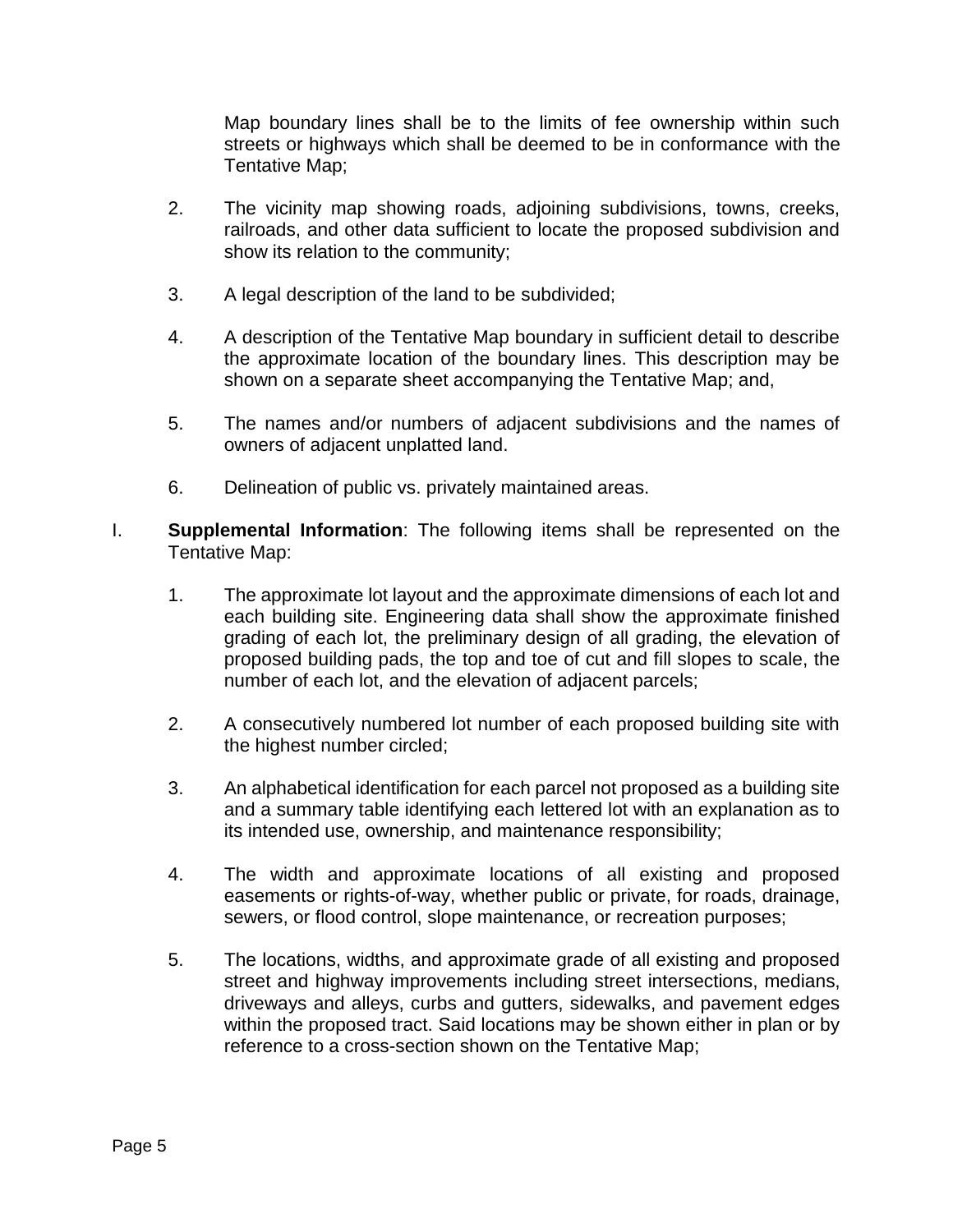- 6. The locations and widths of all existing street and highway improvements, including street intersections, medians, driveways, alleys, curbs and gutters, sidewalks and edges of pavement within two hundred (200) feet of the boundaries of the proposed tract;
- 7. The locations of all areas subject to inundation or flood hazard and the locations, widths, and directions of flow of all watercourses and flood control channels;
- 8. The direction and percent of drainage flow of streets and alleys and the direction and percent of drainage flow along property boundary;
- 9. Existing topography and structures on the proposed site and within one hundred (100) feet of the proposed site, including but not limited to:
	- a. Existing contours at two (2) foot intervals if the existing ground slope is less than ten percent (10%) and at not less than five (5) foot intervals for existing ground slopes equal or greater than ten percent (10%). Contour intervals shall not be spread more than one hundred fifty (150) feet apart. Existing contours shall be represented by dashed lines or by screened lines;
	- b. Type, circumference, and dripline of existing trees with a trunk diameter of four (4) inches or more. Any trees proposed to be removed shall be so indicated;
	- c. The location and outline of existing structures identified by type. Structures to be removed shall be so marked; and
	- d. Existing lot lines.
- 10. The location of any excavations within the subdivision or within two hundred (200) feet of any portion of the subdivision, the location of any existing wells, cesspools, sewers, culverts, storm drains, and underground structures within the subdivision, and a statement noting whether or not such uses are to be abandoned, to be removed, or to remain;
- 11. Proposed contours at two (2) foot intervals shall be shown if the existing ground slope is less than ten percent (10%) and not at less than five (5) foot intervals for existing ground slopes of ten percent (10%) or more. A separate grading plan may be submitted;
- 12. A statement as to the intention of the subdivider in regard to slope planting and erosion control;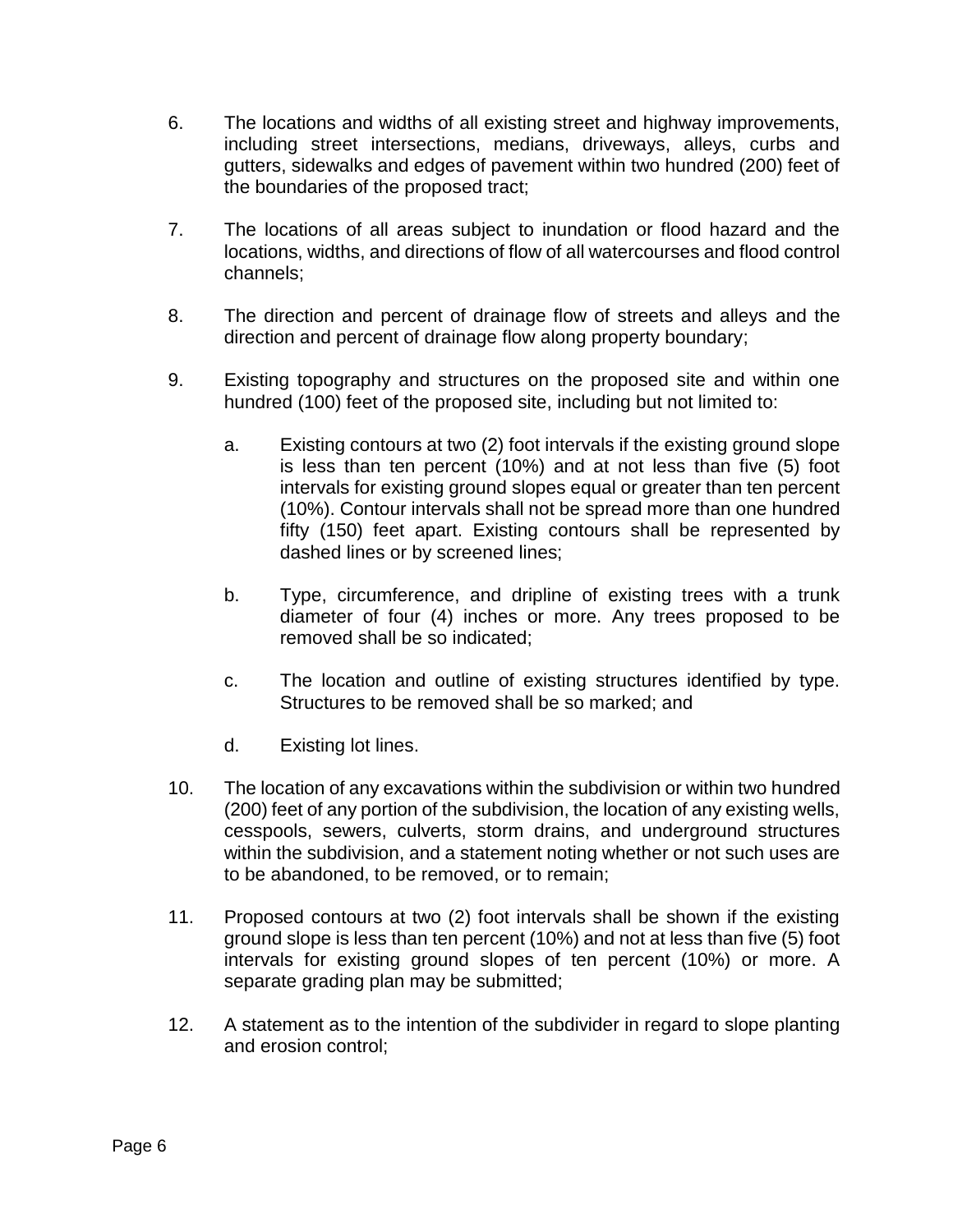- 13. Use or uses proposed in the Tentative Map as specified by applicable or pending zoning district regulations. If for multiple family dwelling uses (including condominium and community apartment projects), the proposed number of units shall be stated;
- 14. Type and extent of existing street improvements adjacent to the subdivision and diagrams of existing street sections;
- 15. Type and extent of proposed street improvements and diagrams of typical street sections;
- 16. Approximate radius of all center line curves on highways, streets, alleys, and vehicular access ways;
- 17. Proposed method of sewage disposal and the name of the sewer agency and the capacity of the collector and the sewage treatment facility;
- 18. Name of proposed water supplier;
- 19. Type of other utilities which are proposed to serve the subdivision, including but not limited to gas, electricity, communications, and cable television, the name of the utility company or agency that will provide the service, and a notation as to whether the utilities will be aboveground or underground and notation as private or public;
- 20. The drainage area tributary to the subdivision and statements setting forth in detail, but not quantitatively, the manner in which storm runoff will enter the subdivision, the manner in which it will be carried through the subdivision, the manner in which disposal beyond the subdivision boundaries will be assured and, where applicable, with reference to any duly adopted Public Works Drainage Plan;
- 21. A statement certifying to one of the following and signed by the subdivider or authorized agent that:
	- a. The subdivider is the property owner of record; or,
	- b. The property owner of record consents to the filing of the Tentative Map.
- 22. The park location, dimensions, net area, and access if a park is to be provided or a statement setting forth, in detail, how the requirements of parkland dedication are to be accomplished;
- 23. The height, area, and configuration of man-made slopes shall be clearly shown. All slope areas shall be shown by type;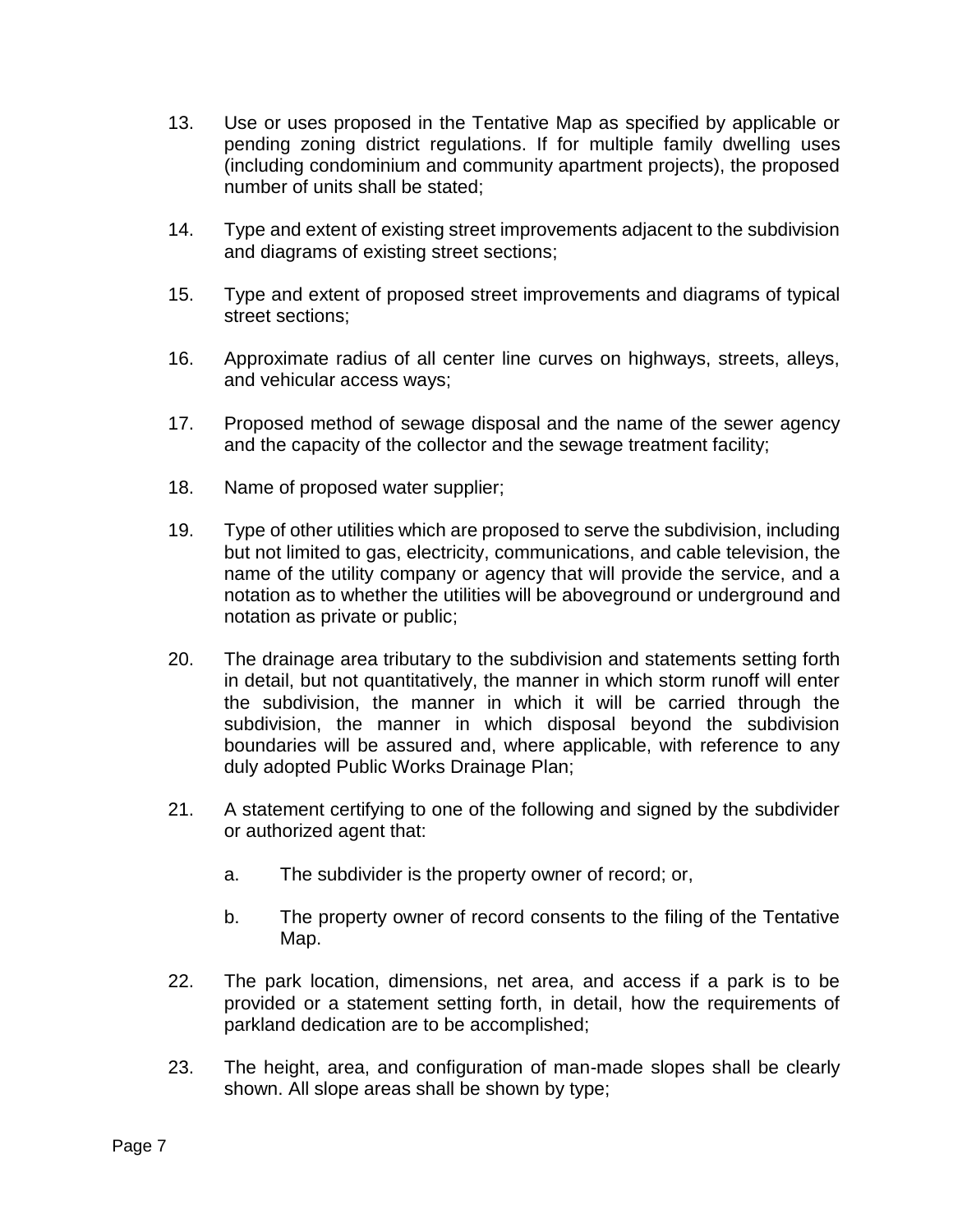- 24. A copy of any restrictive covenants proposed shall be appendixed to the Tentative Map;
- 25. A "Revision Block" shall be placed on each revised Tentative Map and all changes shall be clearly indicated;
- 26. If the subdivider plans to develop the site in phases, the proposed phases and their proposed sequence of construction shall be shown;
- 27. The subdivider shall specify if multiple maps are to be filed; and
- 28. The subdivider shall specify any deviation from City standards and the justification for such deviation.

#### **Processing**

- A. **Review for Completeness:** Upon receipt of a Tentative Map application, the Community Development Department/Planning Division will forward copies of the Tentative Map to the following City Departments and agencies:
	- Community Development Building Division
	- Public Works/Engineering
	- Orange County Fire Authority
	- Police
	- Parks and Recreation
	- Other departments and jurisdictions as deemed applicable

Within twenty-one (21) working days (not to exceed thirty (30) calendar days) following application submittal, the planner assigned to the project will forward written comments (letter of incompleteness) to the applicant. The letter of incompleteness will indicate whether the application can be deemed complete or identify items collected from the reviewing departments and agencies that must be corrected, submitted and/or revised before the application can be deemed complete. The letter will identify any additional copies of plans, exhibits, or materials that are necessary for the next step in the process. The letter will also identify several potential conditions of approval that will be incorporated into the final conditions of approval if the Tentative Map is approved.

Once all of the requested information is resubmitted and determined to be adequate, the application can be deemed complete and will be scheduled for public hearings.

Any outstanding items to make an application complete should be submitted to the Community Development Department within six (6) months of the date of notification. If the items are not submitted during this time period, the application, at the discretion of the Community Development Director, may be deemed withdrawn.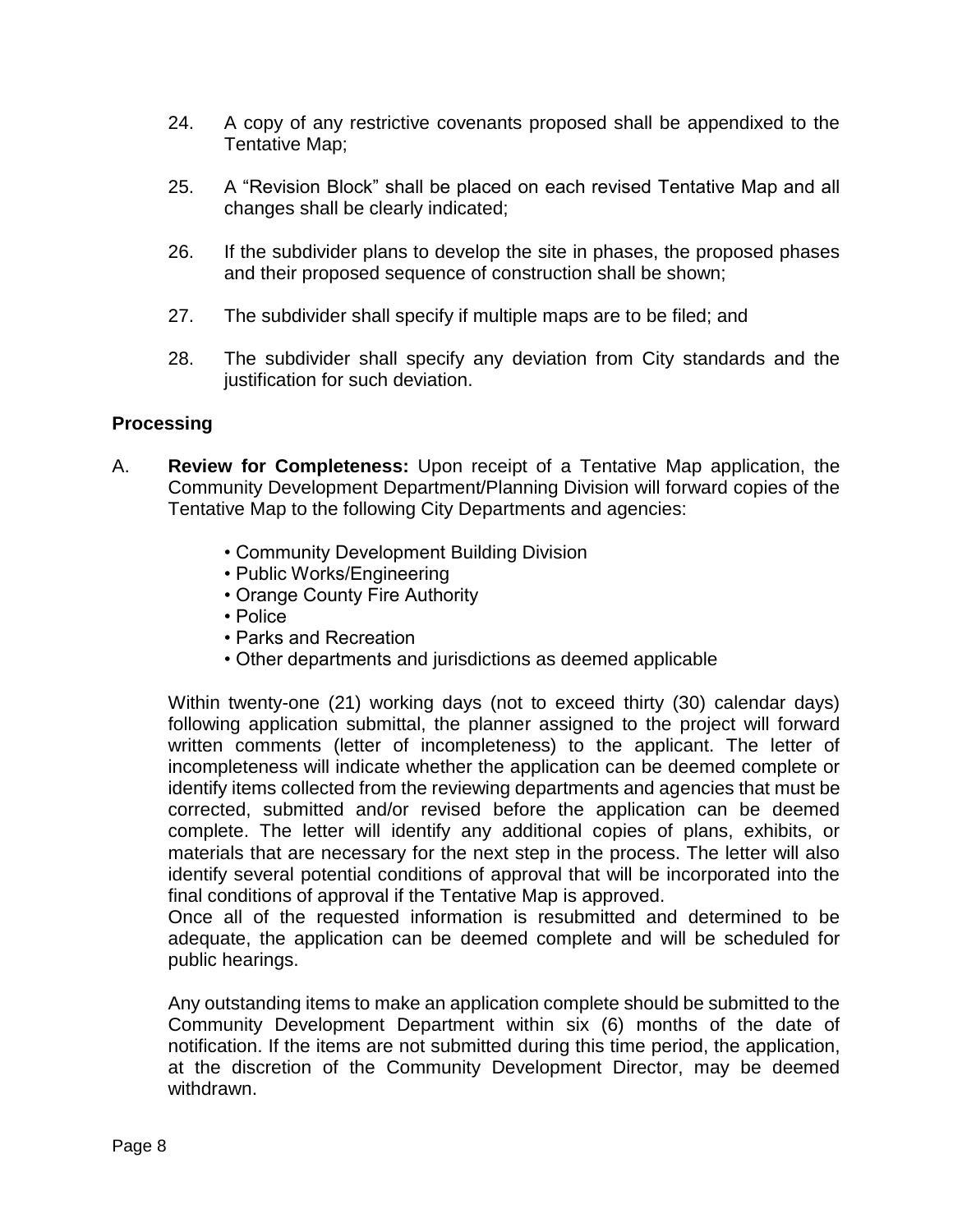- B. **Outside Agency Review**: No later than five (5) days after deeming the application complete, the Community Development Department will forward copies of the Tentative Map application to the School District, public utility companies, and other affected agencies for review and comment. These agencies will be given fifteen (15) calendar days to submit comments consistent with State law.
- C. **Environmental Review**: Processing of environmental documents will be conducted in accordance with the California Environmental Quality Act (CEQA). Unless an Environmental Impact Report (EIR) is required, the preparation of the environmental documents and the commencement of the applicable public review period will generally coincide with the outside agency review period. If an EIR is required, overall processing and review times will be longer.

#### **Hearings**

Tentative Map applications require a minimum of two (2) public hearings. The Planning Commission will conduct at least one (1) hearing and make a recommendation to the City Council to approve, approve with conditions, or deny the application. The City Council will conduct at least one (1) public hearing and take action to approve, approve with conditions, or deny the application. The decision of the City Council is final.

Staff reports and, in most cases, draft resolutions containing the staff recommended action and potential conditions of approval will be available to the property owner, applicant, and public at least seventy-two (72) hours prior to each of the scheduled hearing dates.

#### **Post Approval Requirements**

- A. **County Filing Fee**: Within forty-eight (48) hours of project approval, the applicant shall deliver to the Community Development Department, a cashier's check payable to the Orange County Clerk in the amount specified in the approval resolution. This fee is required by the Orange County Clerk to allow the City to file the appropriate environmental documentation related to the project. Failure to allow the City to file the appropriate environmental determination could lengthen the statute of limitations under which an interested party could challenge the environmental determination.
- B. **Final Map Recordation**: Final Maps shall be submitted for review in compliance with the Tentative Map conditions of approval.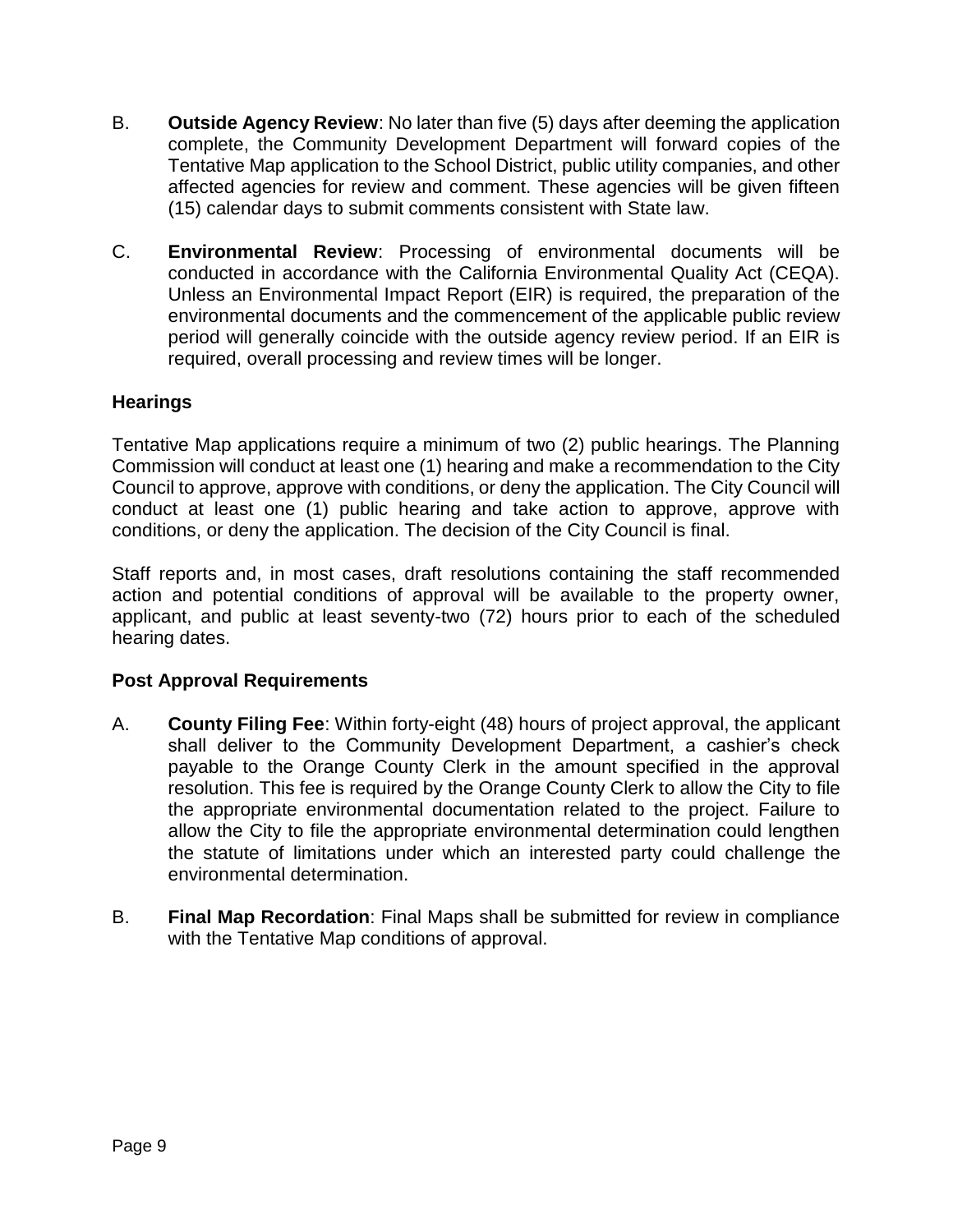# **Final Map**

#### **Applicability**

This section applies to the submittal of Final Tract Maps in accordance with the subdivision Code.

#### **Timing**

Final Maps should be submitted at least ninety (90) days prior to the expiration date of the Tentative Map to allow for review, processing, and recording prior to the expiration of the Tentative Map.

If the Final Map has not been recorded at least thirty (30) days prior to the expiration of the Tentative Map, and the Tentative Map qualifies for a time extension in accordance with Section 66452.6 of the Subdivision Map Act, the applicant is advised to apply for an extension of time.

If a map is not recorded with the County Recorder prior to the expiration date of the Tentative Map, and no time extension is granted, the approval of the Tentative Map shall automatically become null and void. A new Tentative Map application and full payment of application fees shall be required for further consideration of the subdivision proposal.

#### **Submittal Requirements**

- A. **Application:** Final Map submittals shall be made to the Community Development Department. No application form is required for a Final Map submittal. However, any materials submitted should be accompanied by an itemized transmittal form.
- B. **Fees**: Final Map application fees are paid to the Community Development Department at the time of application submittal. Fees are based on the latest fee schedule in effect at the time of submittal.
- C. **Accompanying Data and Reports**: The following items shall be provided and accepted as adequate prior to presenting the Final Map to the City Council for approval:
	- 1. A list of proposed street names for approval by the City.
	- 2. A draft copy of Conditions, Covenants, and Restrictions (CCRs) and related organizational documents.
	- 3. The City Engineer or City Attorney may require additional materials, exhibits, data, or information as deemed necessary to accomplish the purposes of the Subdivision Map Act and the City's Subdivision Code.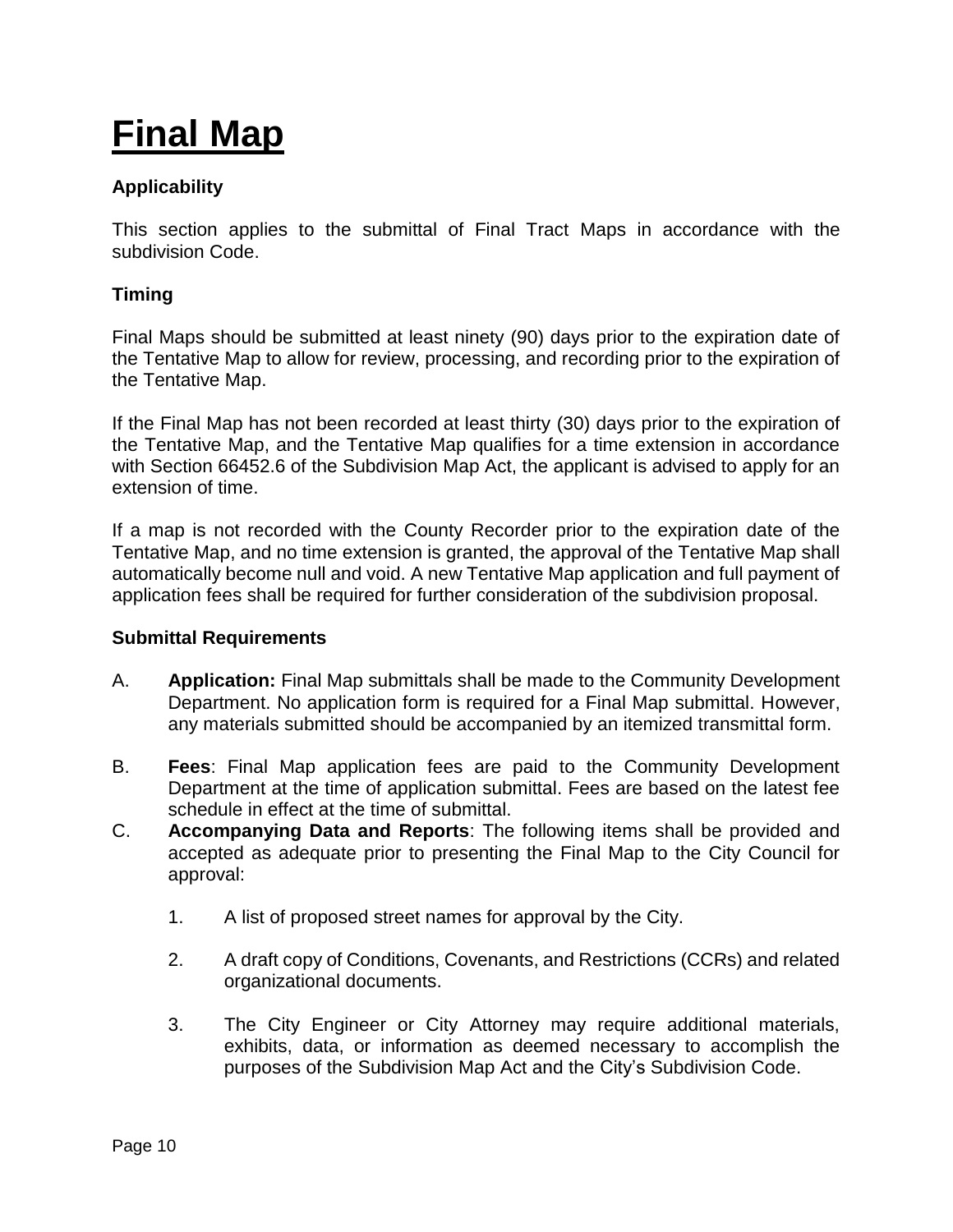# **FINAL MAP FORM & CONTENT**

The Final Map shall be prepared in a manner acceptable to the City Engineer and shall be prepared by a registered civil engineer or licensed surveyor. The Final Map shall be clearly and legibly drawn, printed, or reproduced by a process guaranteeing a permanent record in black on polyester base film and shall contain the following information, unless waived by the City Engineer.

- A. **Map Size:** The size of each sheet shall be eighteen (18) inches by twenty-six (26) inches. A marginal line shall be drawn completely around each sheet, leaving an entirely blank margin of one (1) inch.
- B. **Map Scale and Number of Sheets**: The scale of the map shall be not less than 1" = 50' or as may be necessary to show all details clearly and with enough sheets to accomplish this end. The particular number of the sheet and the total number of sheets comprising the map shall be stated on each of the sheets, and its relation to each adjoining sheet shall be clearly shown. When four (4) or more sheets, including the certificate sheet are used, a key sheet shall be included.
- C. **Graphic and Linear Representation**: Proposed lines and features on the Final Map shall be represented as follows:
	- 1. Boundary: The boundary of the subdivision shall be designated by a heavy black line in such a manner as not to obliterate figures or other data; and
	- 2. All printing or lettering on the map shall be of one-eighth (⅛) inch minimum height and of such shape and weight as to be readily legible on prints and other reproductions made from the original drawings.
- D. **Map Title:** Each sheet shall have a title showing the subdivision number and name and the location of the property being subdivided with reference to maps which have been previously recorded, or by reference to the plat of a United States Survey. The following words shall appear in the title, "City of La Palma, Orange County."
- E. **Descriptive Information:** There must appear on each map sheet the scale, the north point, and the basis of bearings based on Zone II of the California Coordinates, and the equation of the bearing to true north. The basis of bearings shall be approved by the City Engineer.
- F. **Location and Boundary Delineation:** The following items must be identified on the Final Map:
	- 1. Sufficient linear, angular, and radial data shall be shown to determine the bearings and lengths of monument lines, street centerlines, the boundary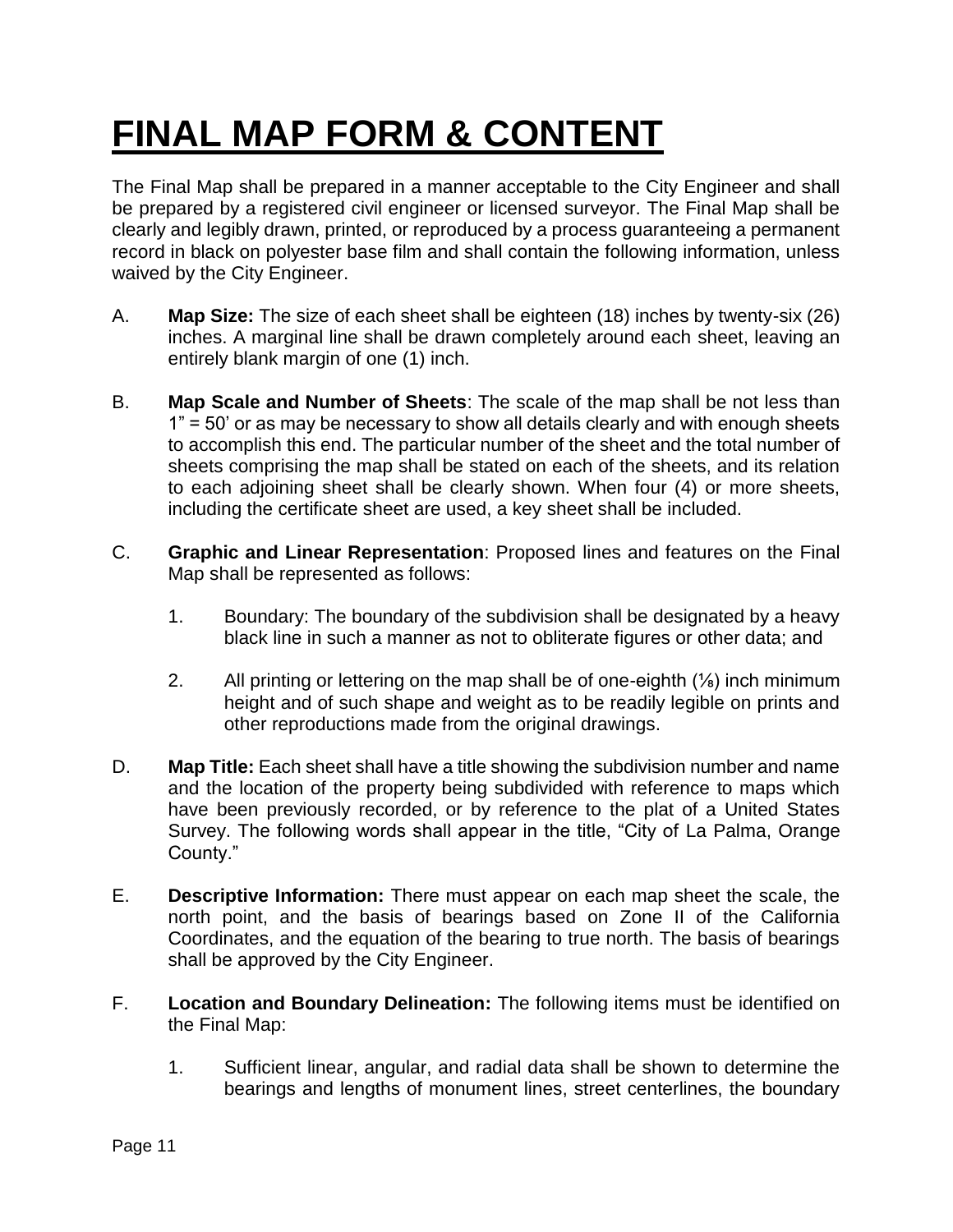lines of the subdivision, the boundary lines on every lot and parcel which is a part of the subdivision, and ties to existing monuments used to establish the boundary. Arc length, radius, and total central angle and radial bearings of all curves shall be shown. Ditto marks shall not be used in the dimensions and data shown on the map.

- 2. The location and description of all existing and proposed monuments shall be shown. Standard City monuments shall be set at or on the following locations:
	- a. The intersection of street centerlines;
	- b. Beginning and end of curves or intersection or tangents on centerlines; and
	- c. At other locations as may be required by the City Engineer.
- 3. The adjoining corners of all adjoining subdivisions shall be identified by subdivision number or name when not identified by official number, and reference to the book and page of the filed map showing such subdivision; and, if no subdivision is adjacent, then by the name of the owner and reference to the recorded deed by book and page number for the last record owner; and
- 4. City boundaries which cross or join the subdivision shall be clearly designated.
- G. Supplemental Information The following items shall be represented on the Final Map:
	- 1. All certificates and acknowledgements shall be made as required by the Subdivision Map Act and shall appear only once on the cover sheet and second sheet if needed. Certificates, affidavits, and acknowledgments may be legibly stamped or printed upon the map with opaque ink. If ink is used on polyester base film, the ink surface shall be coated with a suitable substance to assure permanent legibility;
	- 2. Lot numbers shall begin with the number one (1) in each subdivision and shall continue consecutively with no omissions or duplications except where contiguous lands, under the same ownership, are being subdivided in successive units, in which event lot numbers may begin with the next consecutive number following the last number in the preceding unit. Each lot shall be shown entirely on one (1) sheet of the Final Map;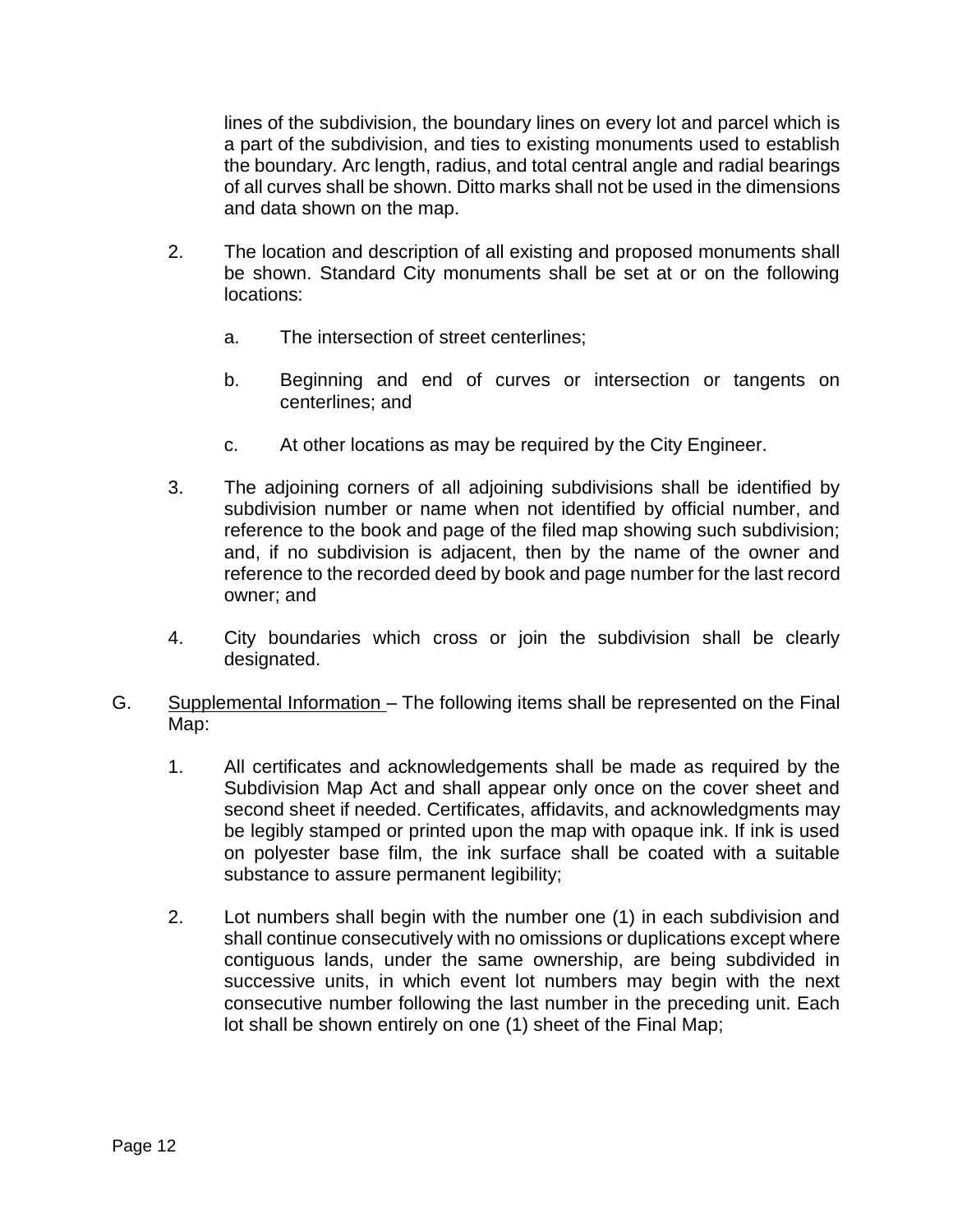- 3. The names of all existing streets, alleys, or highways adjoining the subdivision and proposed streets within the subdivision once approved by the Community Development Department; and,
- 4. Easements and dedications for roads or streets, paths, alleys, utilities, local transit facilities, storm water drainage, sanitary sewers, or other public use as may be required shall be dedicated to the public for acceptance by the City or other public agency, and the use shall be specified on the map.

All easements of record shall be shown on the map, together with the name of the grantee and sufficient recording data to identify the conveyance, e.g. recorder's serial number and date or book and page of official records. Easements not disclosed by the records in the office of the County Recorder and found by the surveyor or engineer to be existing shall be specifically designated on the map, identifying the apparent dominant tenements for which the easement was created.

The sidelines of all easements of record shall be shown by dashed lines on the Final Map with the widths, lengths, and bearings of record. The width and location of all easements shall be approved by the Public Works Director.

#### **Processing**

- A. Final Map submittals shall be delivered in person to the Community Development Department. Upon receipt of a Final Map submittal, the Community Development Department will forward the application to the Public Works Department. The Public Works Department will then undertake formal review and processing of the request. Thereafter, the applicant will coordinate all City resubmittals directly with the Public Works staff.
- B. Final Maps are simultaneously reviewed by the City and the Orange County Public Facilities and Resources Department. The applicant is responsible for making separate submittals of Final Maps to the County for checking.
- C. The Public Works Department shall review Final Maps for completeness and substantial compliance with the applicable Tentative Maps. Within thirty (30) days of submittal, the applicant shall be notified as to whether the maps are acceptable or if corrections are required.
- D. The City Attorney and Community Development Department shall review the draft CC&Rs for adequacy in form, content, and consistency with project conditions of approval. In most cases, the applicant will be notified within thirty-five (35) business days as to whether the draft CC&Rs are acceptable or if revisions are required.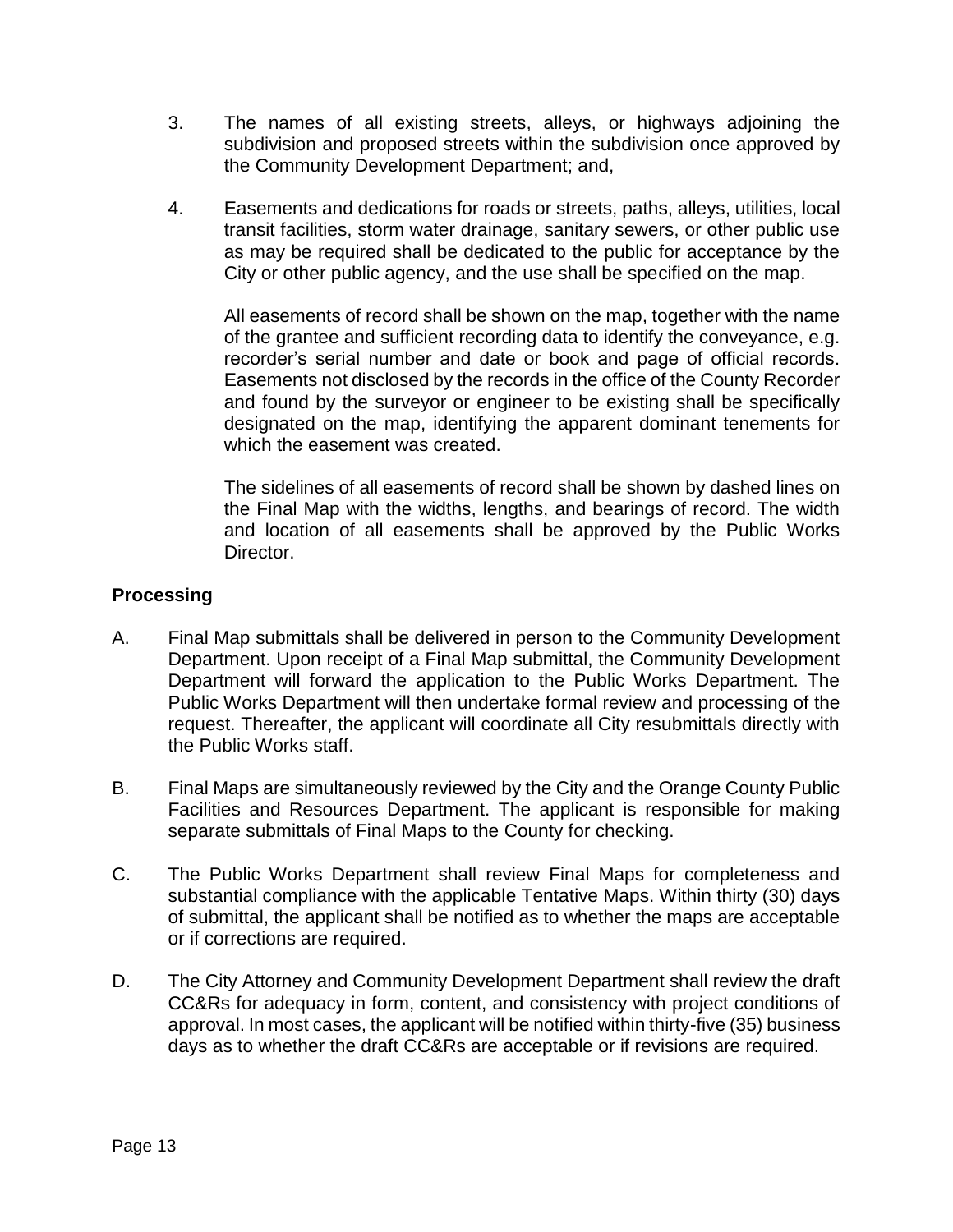- E. Upon substantial completion of Final Map checking and public improvement plans, the Public Works Department will prepare the documentation for the bonds and agreements for the deferral of any improvements required, the City Council will not approve a Final Map until the subdivider either completes the required improvements or enters into an agreement with the City to guarantee the completion of such improvements.
- F. After all corrections to the Final Map have been made and deemed acceptable to the County and the City Engineer, all improvement agreements have been signed and bond amounts paid, the CC&Rs have been approved as to form and all applicable conditions of the Tentative Map have been satisfied, the Community Development Department will schedule the Final Map for the next available City Council agenda as a consent calendar item. Upon notification that the application is complete, the applicant shall provide the Community Development Department with one (1) set of 8½" x 11" KP-5 photographic reductions of each map sheet.
- G. Upon receiving evidence that the applicant has complied with the conditions of approval for recordation imposed upon the Tentative Map approval and all applicable provisions of the Subdivision Code and Subdivision Map Act, the City Council will approve the Final Map by adoption of a resolution prepared by the Community Development Department.

#### **Post Approval Requirements**

- A. Upon City Council approval of the Final Map, the applicant shall comply with the Post Approval Procedures listed under the City's Subdivision Code.
- B. In addition to the full size plans, the approved version of all final development plans including, but not limited to, Final Maps, right-of-way maps, records of survey, public works improvements, private infrastructure improvements, final grading plans, and site plans shall also be submitted to the Public Works Department/Engineering Division in computer aided design and drafting (CADD) format. The acceptable formats shall be Integraph DGN or AutoCad DWG file format, but in no case less than DXF file format. The City of La Palma CADD conventions shall be followed in preparing plans in CADD, and these guidelines are available from the Engineering Division.

The CADD files shall be submitted to the City at the time the plans are approved, and updated CADD files reflecting "as built" conditions shall be submitted once all construction has been completed. The Subdivision Bonds will not be released until the required CADD files have been submitted to the City Engineer.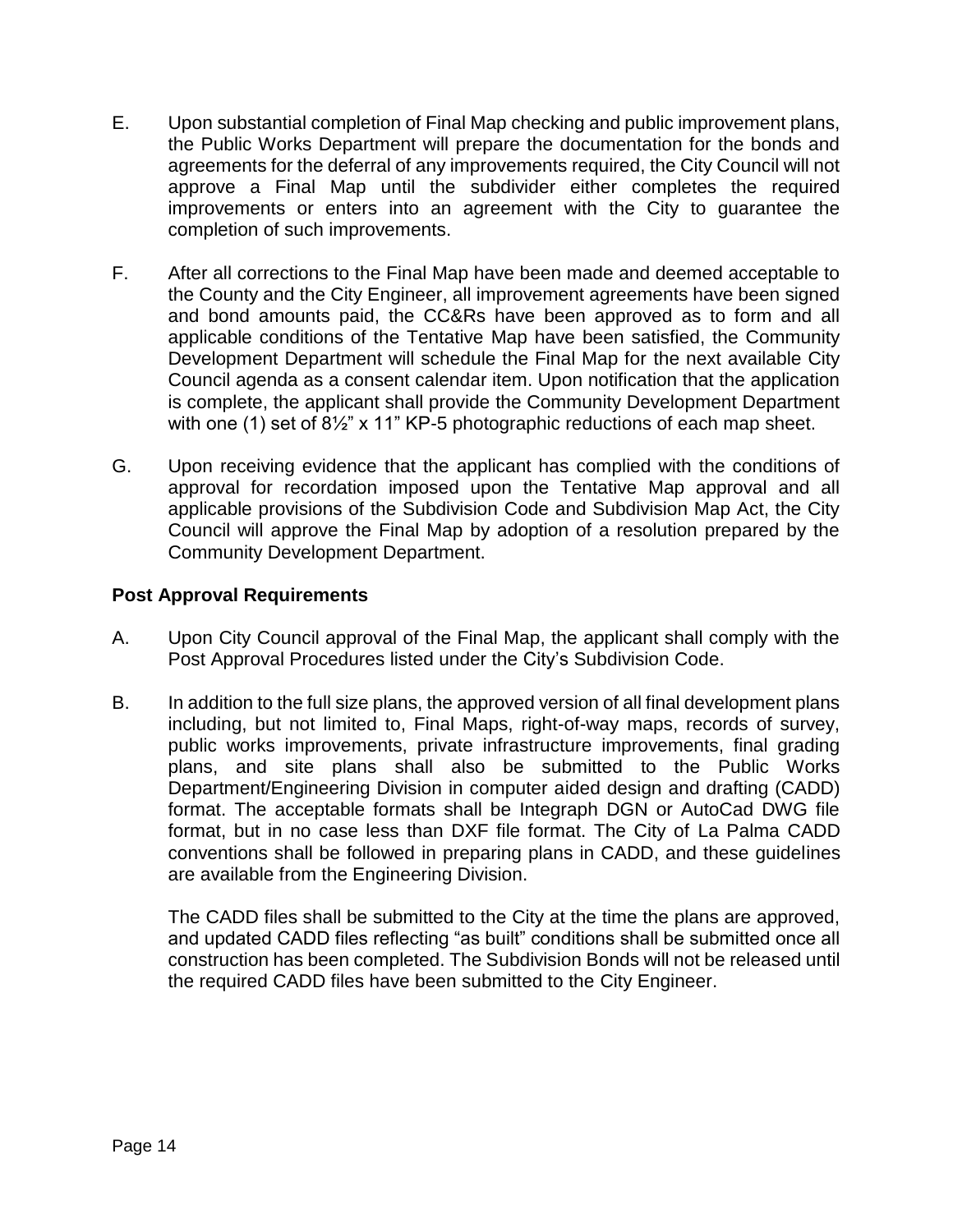## **Miscellaneous Provisions**

#### **CC&Rs**

Prior to approval of a Final Map, all organizational documents for the project including CC&Rs and any other deed restrictions shall be submitted to the Community Development Department and approved by the City Attorney. Costs for such review shall be borne by the subdivider. A copy of the final documents shall be submitted to the Community Development Department after recordation. Typical CC&R provisions include, but are not limited to, the following:

- A. The City shall be included as a party to the CC&Rs for enforcement purposes of those CC&R provisions in which the City has interest, as reflected in the following provisions. However, the City shall not be obligated to enforce the CC&Rs.
- B. The requirement that association bylaws be established.
- C. Provisions for effective establishment, operation, management, use, repair, and maintenance of all common areas and facilities including landscaped areas and lots, walls and fences, private roadways (i.e. walks, sidewalks, trails), and paseos.
- D. Membership in any Homeowners Association shall be inseparable from ownership in individual lots.
- E. Architectural controls shall be provided and may include, but not be limited to, provisions regulating exterior finishes, roof materials, fences and walls, accessory structures such as patios, sunshades, trellises, gazebos, awnings, room additions, exterior mechanical equipment, television and radio antennas, except satellite earth station antennas, may be permitted as provided by law.
- F. Maintenance standards shall be provided for applicable items listed in Section C above in CC&Rs. Examples of maintenance standards are shown below:
	- 1. All common area landscaping and private areas visible from any public way shall be properly maintained. All trees and shrubs shall be trimmed so they do not impede pedestrian traffic along the walkways. Trees shall be pruned so they do not intrude into neighboring properties and shall be maintained so they do not have droppings or create other nuisances to neighboring properties. All trees shall also be root pruned to eliminate exposed surface roots and damage to sidewalks, driveways, and structures.
	- 2. All private roadways, sidewalks, and paseos shall be maintained to ensure safe conditions for users. Significant pavement cracks, pavement distress, excessive slab settlement, abrupt vertical variations, and debris on travel ways should be removed or repaired promptly. Pedestrian access at the